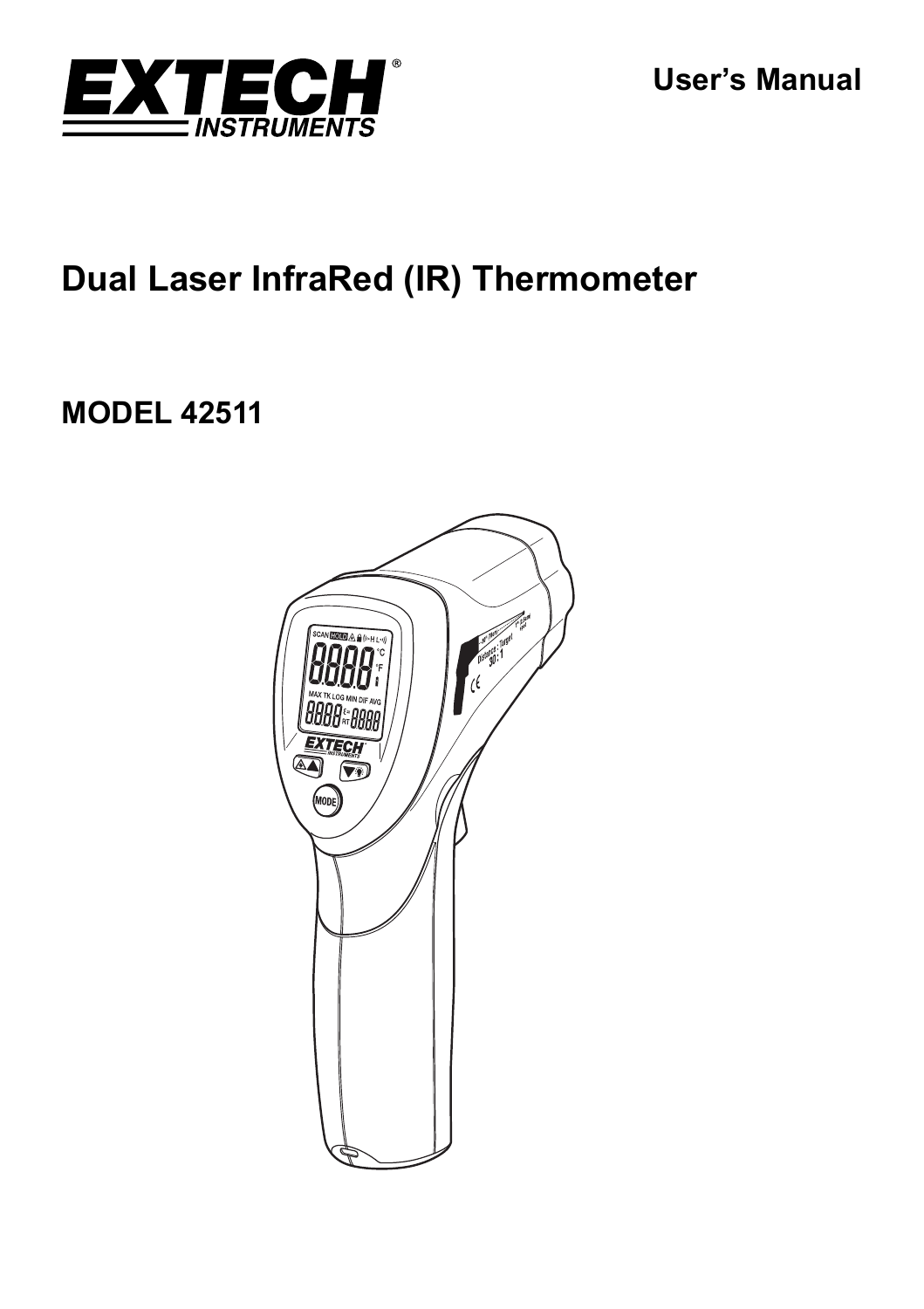Congratulations on your purchase of the Model 42511 IR Thermometer. This Infrared thermometer measures and displays non-contact temperature readings up to  $600^{\circ}$ C (1100 $^{\circ}$ F). At 12", the built-in dual lasers converge to 1" target spot to insure accurate targeting and temperature measurement. The adjustable emissivity feature allows the IR thermometer to measure the temperature of virtually any surface. Proper use and care of this meter will provide years of reliable service.

## *Safety*

- Use extreme caution when the laser pointer is on
- Do not point the beam toward anyone's eye or allow the beam to strike the eye from a reflective surface
- Do not use the laser near explosive gases or in other potentially explosive areas

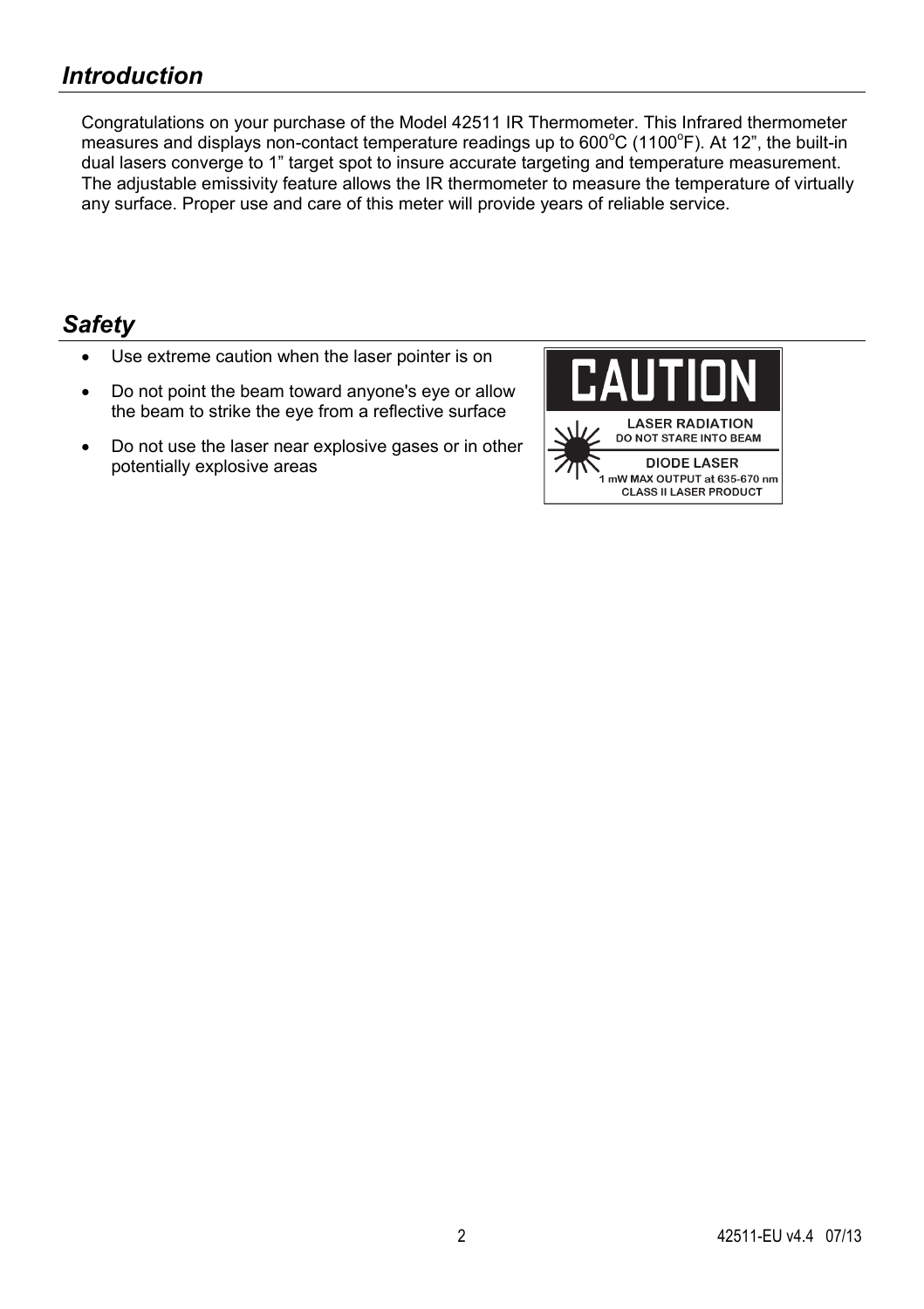## *Meter Description*

- 1. Dual Laser pointers
- 2. LCD Display
- 3. Function Buttons
- 4. Measurement Trigger
- 5. Battery and F/C Switch compartment

### **DISPLAY**

- 1. SCAN, measurement in progress
- 2. HOLD, last measurement locked in display
- 3. Laser pointer active
- 4. Power locked ON
- 5. High limit alarm
- 6. Low limit alarm
- 7. C or F temperature units
- 8. Main temperature display
- 9. Low battery icon
- 10. MAX icon
- 11. Emissivity setting
- 12. Emissivity icon
- 13. Max temperature display



 $\overline{\mathbf{1}}$ 

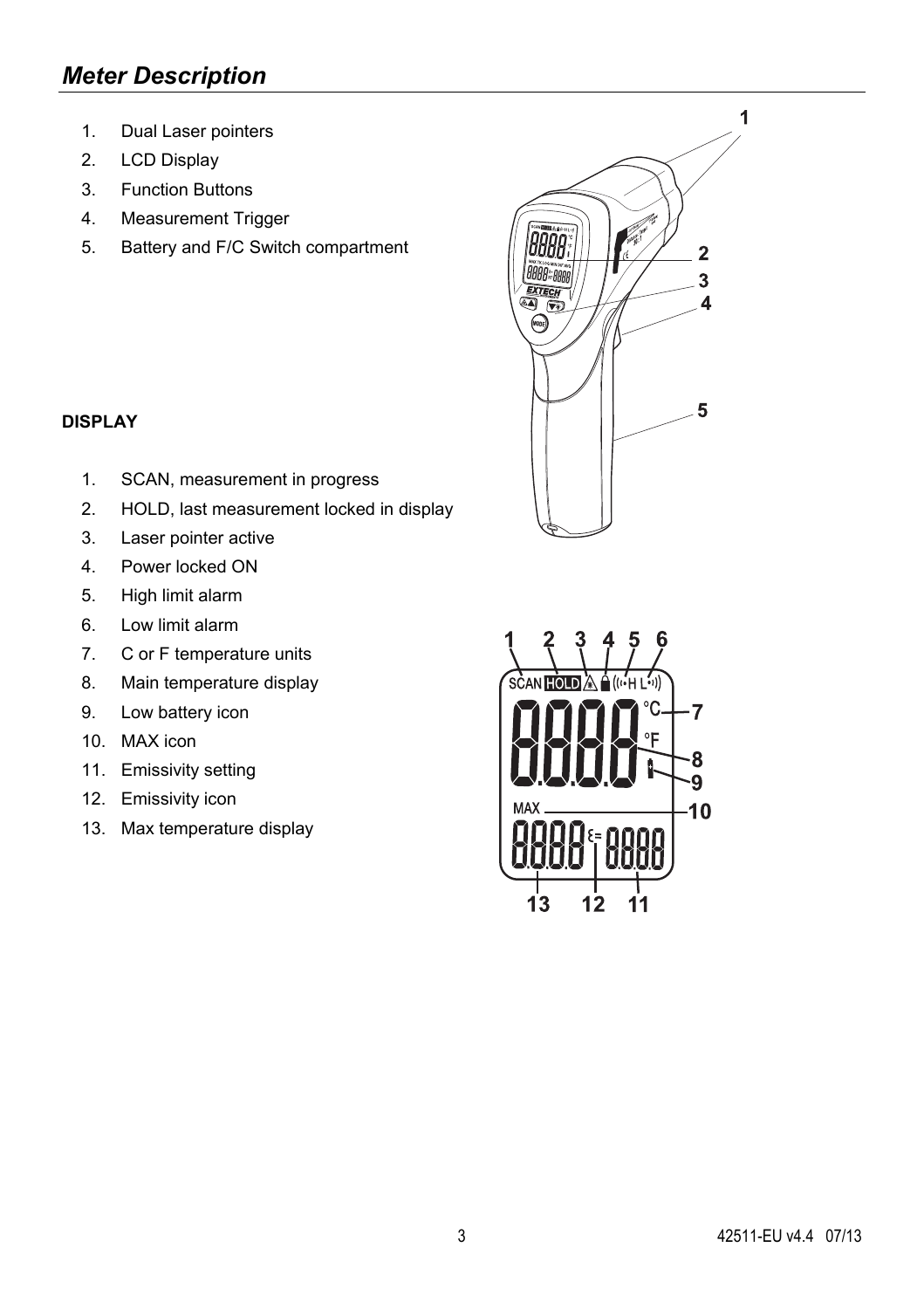## *Operating Instructions*

### **Temperature Measurements**

- 1. Hold the meter by its handle and point it toward the surface to be measured.
- 2. Pull and hold the trigger to turn the meter on and begin testing. The temperature reading, MAX temperature reading, the 'SCAN' icon, the emissivity value, and the unit of measure will appear.
- 3. Release the Trigger and the reading will hold for approximately 7 seconds (HOLD will appear on the LCD) after which the meter will automatically shut off. The only exception is if the LOCK mode is set to ON.

**Note**: Select the temperature units (ºF/ºC) using the switch inside the battery compartment

### **Field of View**

The meter's field of view is 12:1. For example, if the meter is 30cm)from the target (spot), the diameter of the target must greater than 2.5cm Other distances are shown in the field of view diagram (illustrated below and on the side of the meter). Measurements should normally be made as close to 30cm as possible to the device under test. The meter can measure from greater distances but the measurement may be affected by external sources of light. In addition, the spot size may be so large that it encompasses surface areas not intended to be measured.

### **Dual Laser Pointer**

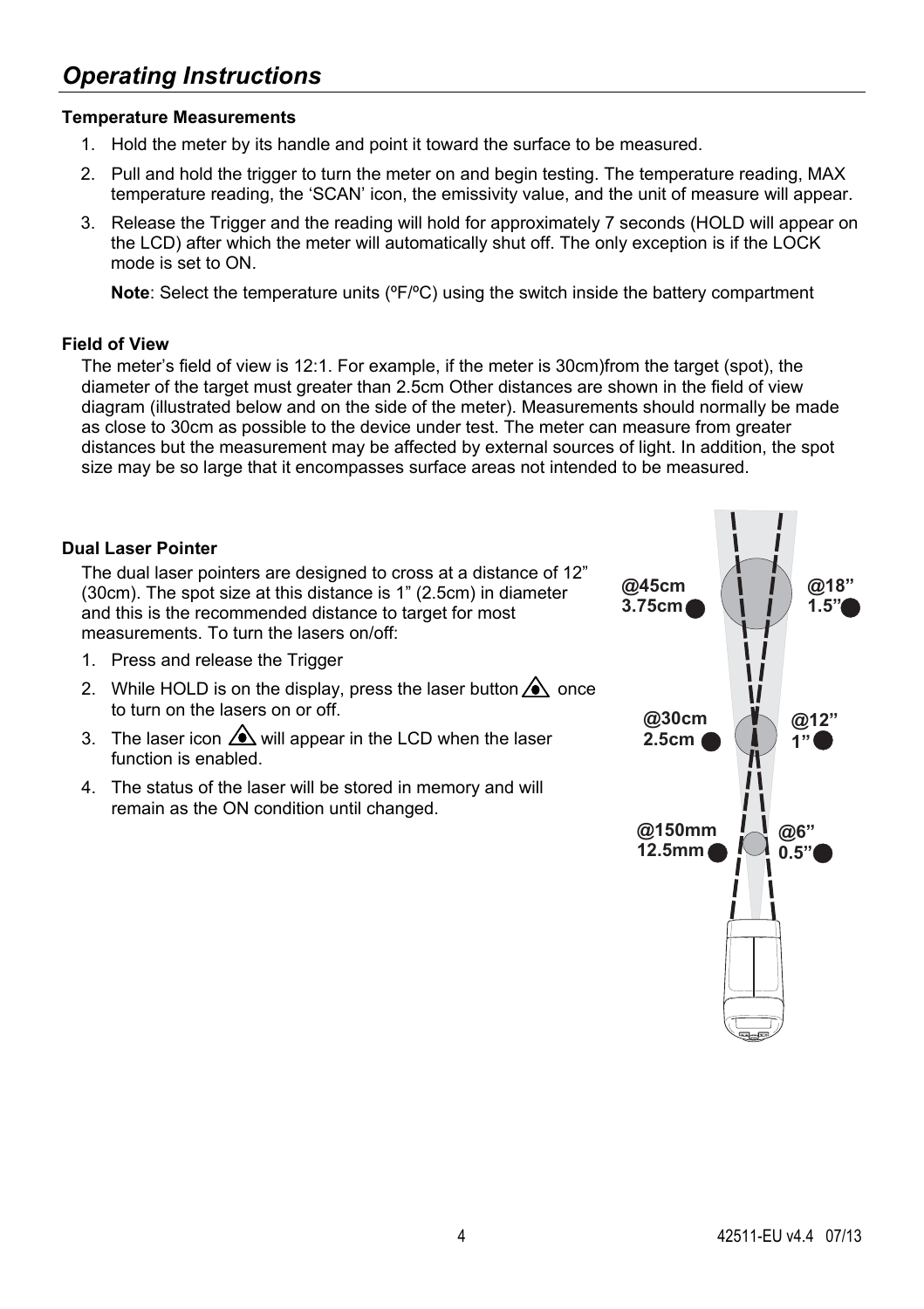### **MAX (maximum) temperature display**

The highest reading encountered during a single measurement scan is displayed in the MAX display field.

### **Backlight**

- 1. Press and release the trigger
- 2. While HOLD is on the display, press the backlight button  $\frac{1}{100}$  once to turn on the backlight on or off.
- 3. The backlight will illuminate in the LCD when the feature is enabled.
- 4. The status of the backlight will be stored in memory and will remain as the ON condition until changed.
- 5. Note: Use this feature sparingly and only as needed since the backlight puts an extra strain on the battery.

### **The MODE button options**

The MODE button is used to access the Test Lock, High alarm, Low alarm and Emissivity adjustment features of the instrument.

- 1. Press and release the trigger
- 2. While HOLD is on the display, press the MODE button to step through and program the following features. A blinking icon indicates the feature is selected.

### *E***= (Emissivity Value)**

Press the  $\triangle$  or  $\nabla$  button to change the emissivity value

### **(Test Lock mode On/Off)**

Press the ▲ or ▼ button to turn the lock feature ON or OFF

# **(High Alarm On/Off)**

Press the **▲** or  $\blacktriangledown$  button to turn the High Alarm feature ON or OFF

# **(High Alarm setting)**

Press the ▲ or ▼ button to set the high alarm limit value in the main display

# **(Low Alarm On/Off)**

Press the **▲** or  $\blacktriangledown$  button to turn the High Alarm feature ON or OFF

## **(Low Alarm setting)**

Press the  $\blacktriangle$  or  $\nabla$  button to set the Low alarm limit value in the main display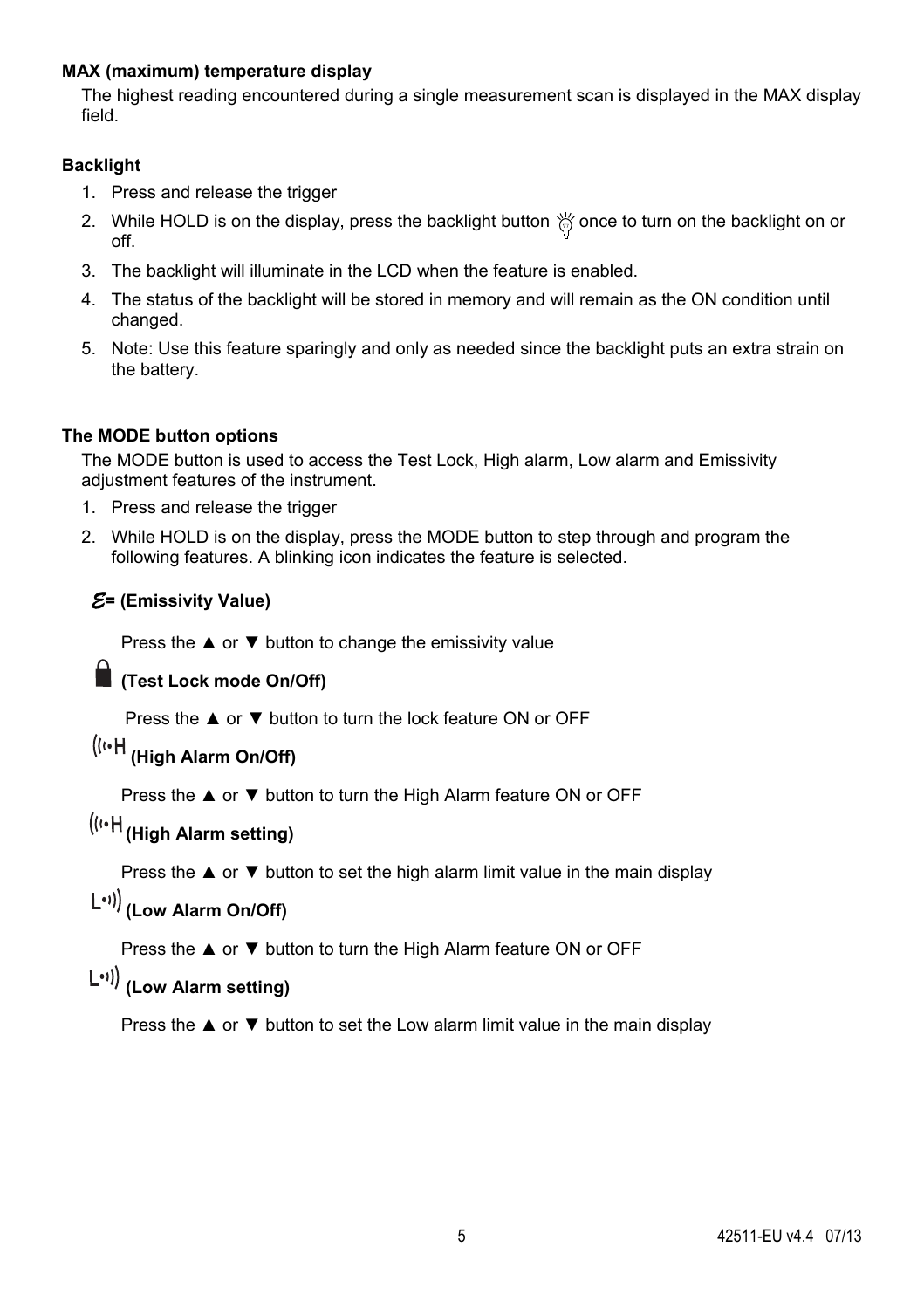### **Emissivity Adjust**

The adjustable emissivity feature allows the user to measure many surface colors, finishes, and textures. A separate section is provided later in this guide that covers emissivity in greater detail.

#### **Test Lock feature**

The Test Lock feature disables the Auto Power Off feature for the period of use when selected. The feature is useful for long term temperature monitoring and hands free use. The meter will revert to auto power off if the trigger is pressed during a locked scan.

### **High and Low Alarm Feature**

The meter has a programmable high and low alarm feature. When either alarm point is reached the meter will alert the user via an audible beep and a blinking LCD display icon. The alarm limit is set and the feature is enabled/disabled using the MODE button. The setting is stored and memory and will remain as the "turn-on" condition until changed.

#### **Temperature Units**

The temperature units can be set to °F or °C using the switch located in the battery compartment.

#### **Over-range Indication**

If the temperature measurement exceeds the specified temperature range, the thermometer will display dashes in place of a temperature reading.

#### **Battery Replacement**

When the low battery symbol  $\Box$  appears on the display, replace the meter's battery (9V). The battery compartment is located behind the panel that surrounds the meter's trigger. Open the compartment by pulling the **panel**  $\bullet$  **panel** down from the trigger area. Replace the 9V battery and close the **battery** compartment cover.





You, as the end user, are legally bound (**Battery ordinance**) to return all used batteries and accumulators; **disposal in the household garbage is prohibited!**

You can hand over your used batteries / accumulators at collection points in your community or wherever batteries / accumulators are sold!

**Disposal:** Follow the valid legal stipulations in respect of the disposal of the device at the end of its lifecycle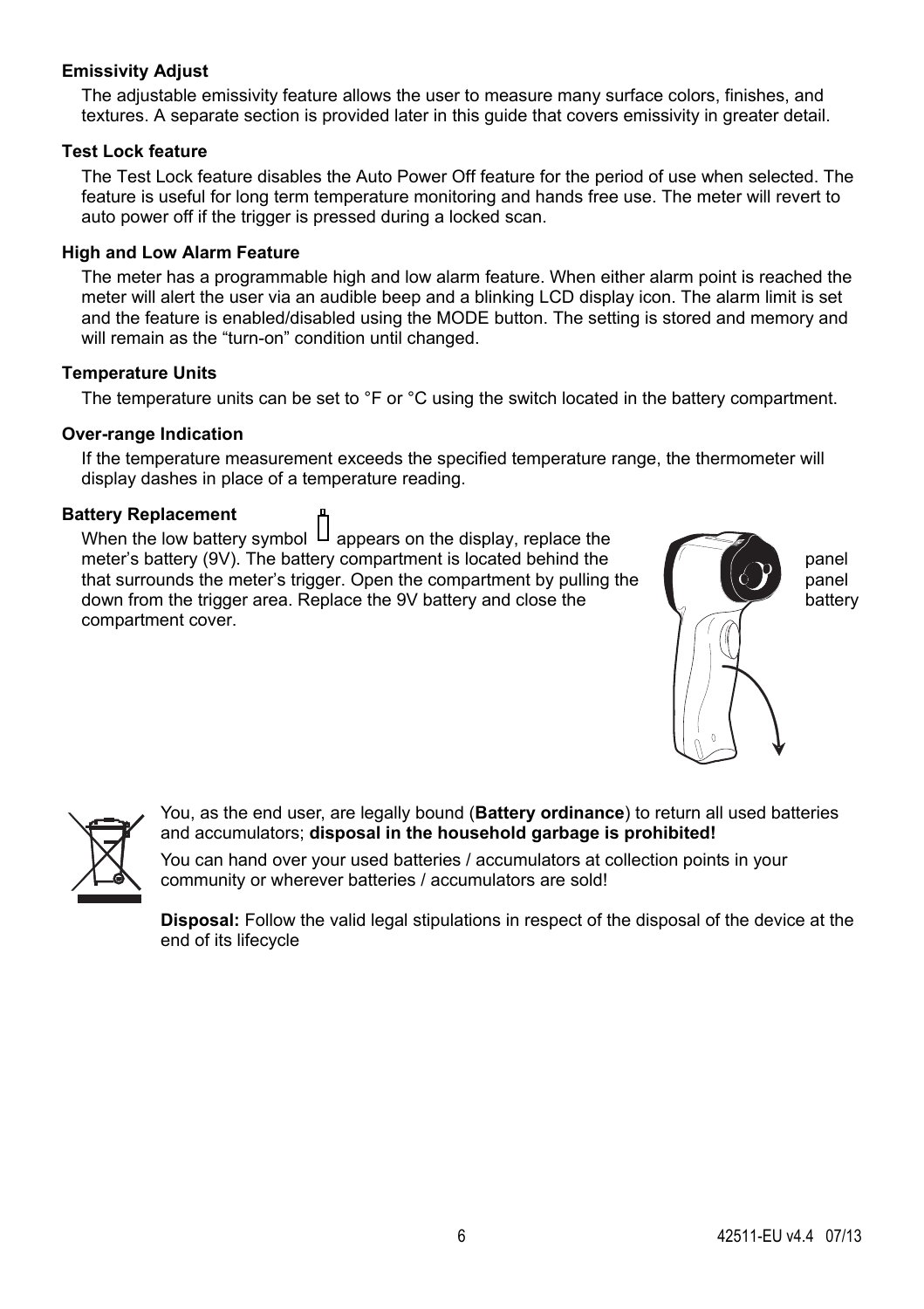### **IR Measurement Notes**

- 1. The object under test should be larger than the spot (target) size calculated by the field of view diagram (printed on the side of the meter and in this guide).
- 2. Before measuring, be sure to clean surfaces that are covered with frost, oil, grime, etc.
- 3. If an object's surface is highly reflective, apply masking tape or flat black paint to the surface before measuring. Allow time for the paint or tape to adjust to the temperature of the surface it is covering.
- 4. Measurements through transparent surfaces such as glass may not be accurate.
- 5. Steam, dust, smoke, etc. can obscure measurements.
- 6. The meter automatically compensates for deviations in ambient temperature. However, it can take up to 30 minutes for the meter to adjust to extremely wide changes.
- 7. To find a hot spot, aim the meter outside the area of interest then scan across (in an up and down or side to side motion) until the hot spot is located.

### **Emissivity and IR Measurement Theory**

IR Thermometers measure the surface temperature of an object. The thermometer's optics sense emitted, reflected, and transmitted energy. The thermometer's electronics translate the information into a temperature reading which is then displayed on the LCD.

The amount of IR energy emitted by an object is proportional to an object's temperature and its ability to emit energy. This ability is known as emissivity and is based upon the material of the object and its surface finish. Emissivity values range from 0.1 for a very reflective object to 1.00 for a flat black finish. For the Model 42511, the emissivity is adjustable from 0.1 to 1.00. Most organic materials and painted or oxidized surfaces have an emissivity factor of 0.95. When in doubt, set the emissivity to 0.95.

| <b>Material under test</b> | <b>Emissivity</b> | <b>Material under test</b> | <b>Emissivity</b> |
|----------------------------|-------------------|----------------------------|-------------------|
| Asphalt                    | 0.90 to 0.98      | Cloth (black)              | 0.98              |
| Concrete                   | 0.94              | Skin (human)               | 0.98              |
| Cement                     | 0.96              | Leather                    | 0.75 to 0.80      |
| Sand                       | 0.90              | Charcoal (powder)          | 0.96              |
| Soil                       | 0.92 to 0.96      | Lacquer                    | 0.80 to 0.95      |
| Water                      | 0.92 to 0.96      | Lacquer (matt)             | 0.97              |
| lce                        | 0.96 to 0.98      | Rubber (black)             | 0.94              |
| Snow                       | 0.83              | Plastic                    | 0.85 to 0.95      |
| Glass                      | 0.90 to 0.95      | Timber                     | 0.90              |
| Ceramic                    | 0.90 to 0.94      | Paper                      | 0.70 to 0.94      |
| Marble                     | 0.94              | Chromium Oxides            | 0.81              |
| Plaster                    | 0.80 to 0.90      | Copper Oxides              | 0.78              |
| Mortar                     | 0.89 to 0.91      | <b>Iron Oxides</b>         | 0.78 to 0.82      |
| <b>Brick</b>               | 0.93 to 0.96      | Textiles                   | 0.90              |

### **Emissivity Factors for Common Materials**